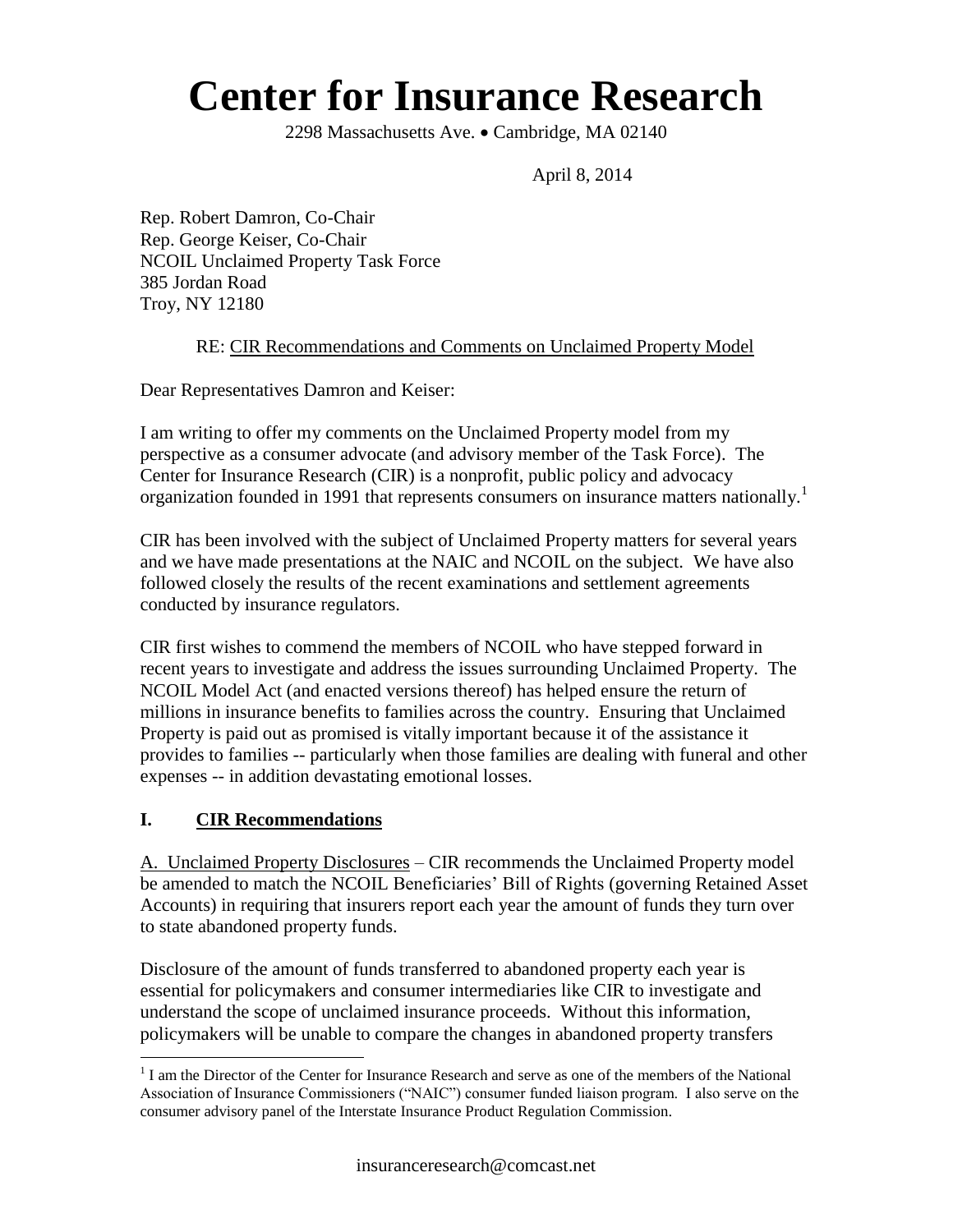Unclaimed Property Task Force April 8, 2014 Page 2

 $\overline{a}$ 

from year to year or identify the insurers and types of contracts that account for the most substantial amount of unclaimed property.

A number of years ago, CIR staff members sent a survey to the unclaimed property managers of each state seeking the total amount of unclaimed funds contributed by insurance companies for the prior year. The results were dismal, to say the least. Only three states responded to the survey, and even those only answered a handful of questions. It was apparent from the answers we received that unclaimed property administrators were not tracking the amount of funds transferred by the insurance industry. CIR believes a good first step in evaluating and identifying fixes to the abandoned property system would be to begin collecting the relevant information in the annual financial reports of insurers.

B. Consider Modifications to State Escheatment Laws - The vast majority of insurance consumers do not know how abandoned property laws may potentially interact with their insurance policies. Concepts like the "limiting age" are arcane concepts. A family member who searches an unclaimed property database is not likely to realize that it might be decades before a policy belonging to a deceased loved one might wind up in the abandoned property funds.<sup>2</sup> The Task Force should discuss whether escheatment laws should be modernized in light of the unique nature of insurance products.

C. Improving Searches by Insurers - CIR first became familiar with Unclaimed Insurance Proceeds issues while we were working on demutualization matters in the early 2000's. Many large mutual insurers were converting into stock companies and distributing billions of dollars of surplus to their policyholders in the process. We, along with many state officials, were amazed to learn that many life insurers had lost track of hundreds of thousands of policyholders who were owed money.

The root of the problem lay in record-keeping. Many large insurers had written hundreds of thousands of industrial or small face policies in prior decades (with premiums collected on a weekly basis door to door by agents), and after being in force for many decades these policies became "paid up." This meant no more premiums were owed, and the only future interaction the insurer would have with a policyholder would be the payment of a claim upon death. This did not provide a lot of incentive for insurers to track the whereabouts and well-being of these policyholders and these older policies began falling through the cracks.

<sup>&</sup>lt;sup>2</sup> Many states use a limiting age to determine when a life insurance policy will escheat to the abandoned property fund. While the use of the Death Master File ("DMF") may certainly reduce the number of policies that reach the limiting age before being identified, the DMF will never account for 100% of policies. The limiting age is typically 100, so absent a DMF hit, a life insurance policy would only escheat to the state a set number of years (3 or 7 being common) after the insured would have reached their 100th birthday. So if an individual passes away at 85, it may be 18-25 years before that policy would escheat to the abandoned property fund. By that point, family members will no doubt long since have ceased looking for unclaimed property accounts.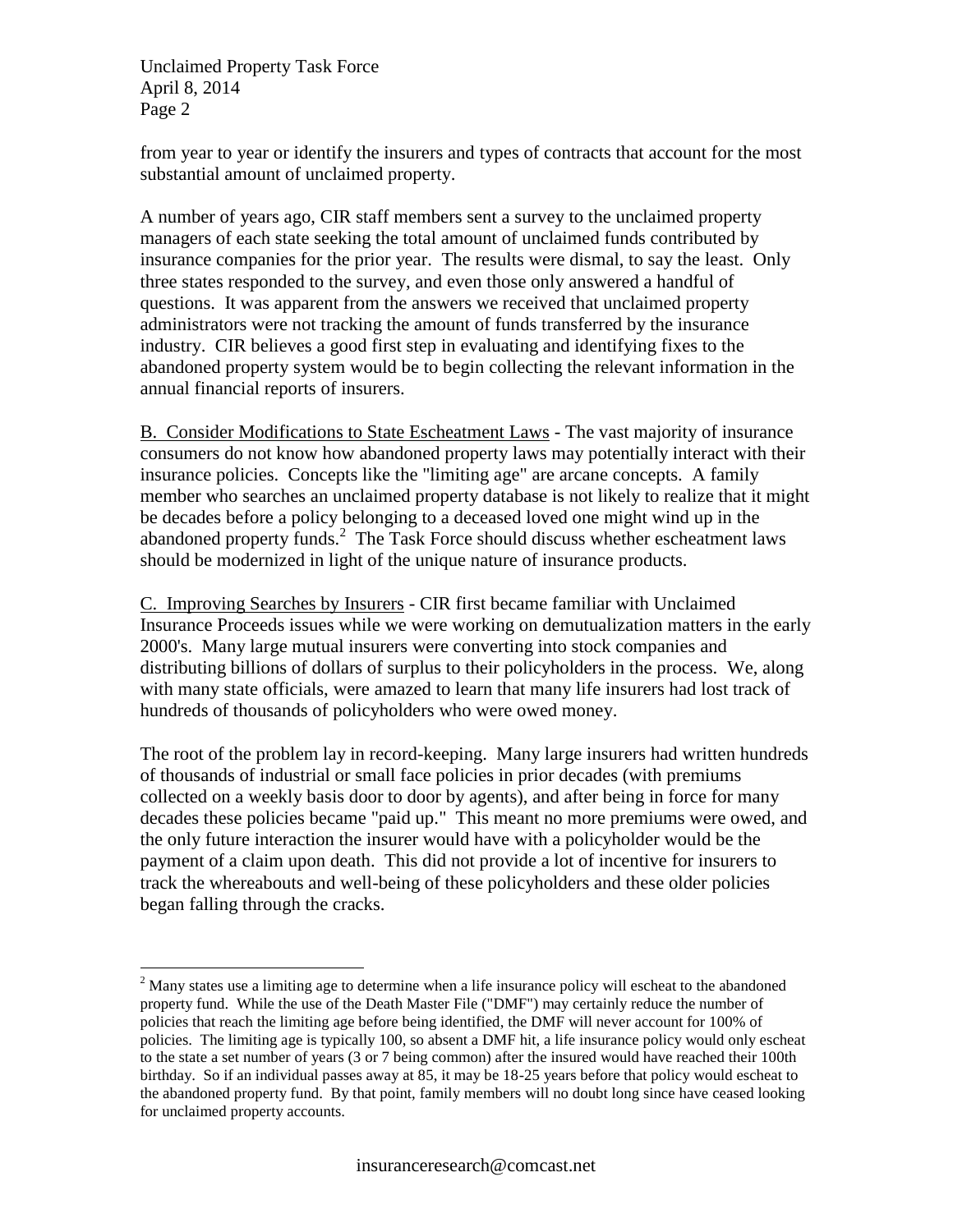Unclaimed Property Task Force April 8, 2014 Page 3

Further investigation by state officials showed that many of these policyholders were not in fact "lost." Instead, the demutualizing insurer had conducted only a cursory search to locate its missing policyholders - sometimes searching only a single database (rather than an aggregated database). Secretaries of state in various jurisdictions have located numerous "lost" policyholders simply by performing a thorough search of state databases (voter registration rolls, tax rolls and Department of Motor Vehicle records).<sup>3</sup>

Before turning a death benefit or any other contract proceeds over to a state abandoned property fund, insurers should be required to conduct a thorough search for the policyholder.

D. Setting Policyholder Communication Standards – The Unclaimed Property Model Act should establish standards for policyholder communication and tracking. There is no reason, for example, why an insurer should not sent out an annual post-card reminder to its policyholders each year - even for paid up policies. Regular communications will prevent policyholders, and their families, from losing track of an insurance policy that might be four or five decades old. As the demutualization distributions have shown, the failure to communicate with policyholders on a regular basis can result in millions, or even billions of dollars in going unclaimed.

# **II. CIR's Comments on Other Suggestions**

 $\overline{a}$ 

## *A. Constitutional – Contract Clause/Prospective v. Retrospective*

CIR does not believe the constitutional questions raised by Kemper Home Service Companies and Maynard Cooper & Gale create concerns sufficient to alter the Model Act so that it only applies prospectively. The April 1, 2013 opinion in *United Insurance Company of America v. Kentucky* case, for example, succinctly disposes of the "prospective only" arguments. While that case may be subject to appeal, we believe the trial court's opinion is quite persuasive and other comments from industry members show the caselaw is "mixed" at best - which does not justify a "prospective only" approach.

The "legal memorandum" submitted to the Task Force in February appears to contain an incomplete analysis, given its failure to analyze the cases that rejected a constitutional claim. Moreover, the written comments appear to be confusing different issues. Not all the states where caselaw was identified have enacted the Model Act. There are legal differences between a state where an insurance commissioner maybe trying to implement use of the DMF under his or her general regulatory authority (or the unfair trade practices act) and a jurisdiction that has passed a version of the Model Act.

<sup>3</sup> *State wants insurers to track policies*, Joe Bartolotta, Boston Herald (March 14, 2000); *Secretary of the State Susan Bysiewicz finds thousands more lost policyholders eligible for cash or stock from insurance companies*, Office of the Secretary of the State Susan Bysiewicz (April 6, 2000); *Secretary of State Markowitz Finds Lost Policy Holders*, Office of the Vermont Secretary of State Deborah L. Markowitz (June 2, 2000).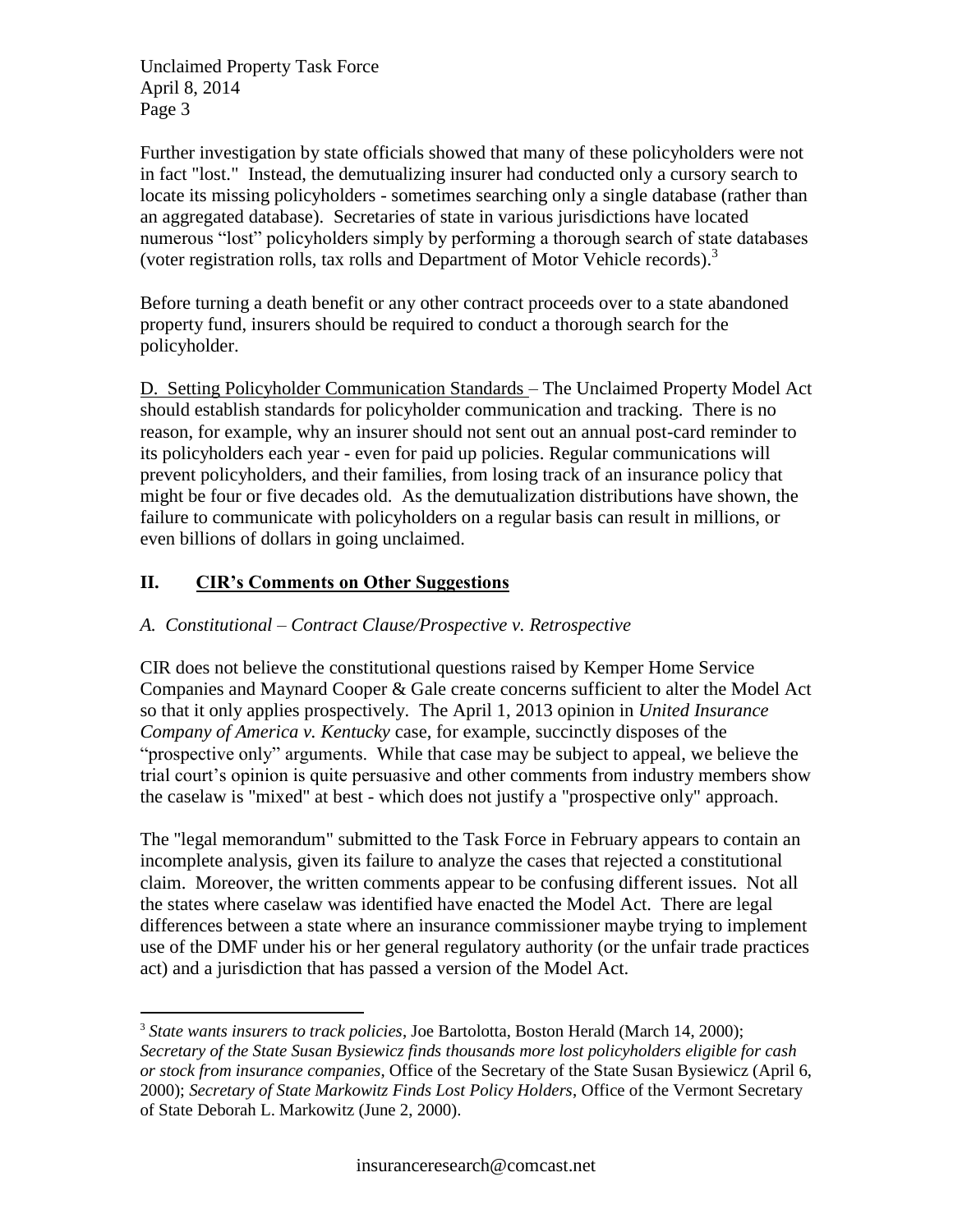#### *B. Bipartisan Budget Reconciliation Act of 2013*

CIR supports and applauds NCOIL for its letter supporting continued access for insurers to the DMF. The NAIC and state insurance regulators have weighed in on the issue as well and CIR expects that a satisfactory compromise will be no doubt be reached with the Department of Commerce.

#### *C. NAIC Unfair Trade Practices Model Act*

CIR does not object to the ACLI suggestion that a reference to 'general business practice' be added to Section 5. It is not the intent of the Unfair Trade Practices Model Act to penalize an insurer for a single incident, but rather an unfair pattern or practice.

#### *D. Search Requirement*

CIR does not believe that a reconciliation should be performed only once (and using only the update files thereafter) - in case corrections or other adjustments to the DMF occur that are not reflected in the update files.

Primerica Life has raised the question as to whether searches should be done on an annual, rather than quarterly basis. CIR believes that if the Task Force wishes to consider or permit less frequent searching, it should be tied to the performance of an insurer. The data collection suggested above will permit regulators to monitor the performance of insurers in identifying and paying claims. Tying the frequency to a performance metric would reward insurers that do a thorough job in claims handling.

Similarly, certain lines of business may justify less frequent DMF reconciliation searches - but CIR believes that tracking the amounts of abandoned property that escheats to the states each year is the best way to determine the appropriate frequency of searches. This also benefits companies that keep adequate records. CIR believes that insurers should not be excused from performing DMF searches simply because it would be burdensome due to their own poor record-keeping.

CIR does not object to provisions that would allow the commissioner or adopting legislature to phase in the DMF search requirements, provided that any "phase-in" period not exceed 1 year.

## *E. Proposed Exclusions/Exemptions*

CIR is not sure that insurers should be exempted from the DMF search requirements on policies simply because there is an active premium payment. While the suggestion seems logical at first, it overlooks the fact that policies may be paid via an automatic debit process or by someone other than the insured. We would appreciate hearing more from